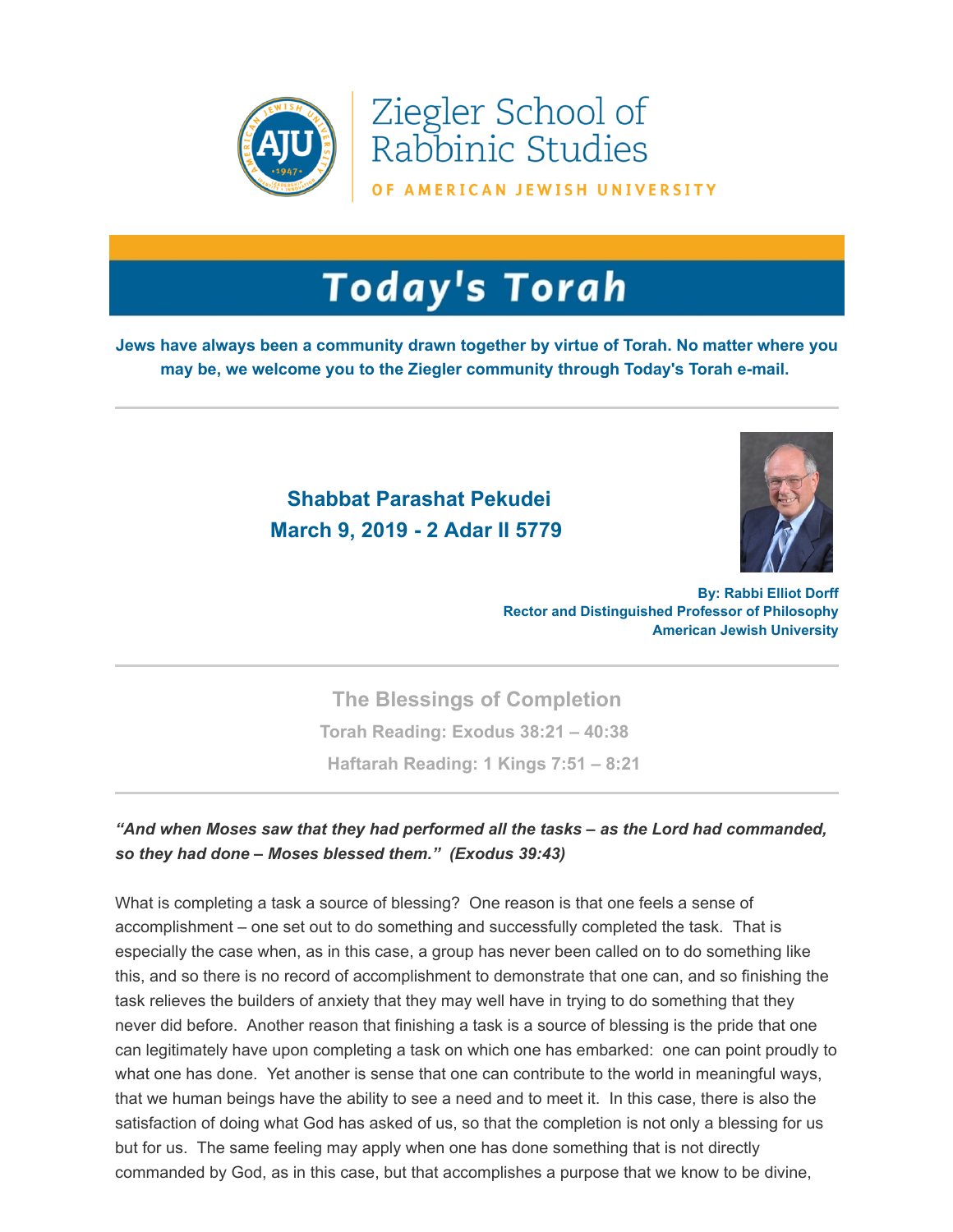such as healing someone in body or spirit, ameliorating poverty, educating someone or making that possible, contributing compassion or beauty to the world, or building, renovating, or maintaining a synagogue, school, or social service agency that will enable people to worship, learn, and live more fully. All of these elements may be included in the response of Moses to the completion of the Tabernacle and the vestments of the people who would serve in it.

There is another indication in this week's Torah reading of the blessings of completion. Parashat Pikudei ends the Book of Exodus. Traditionally, as we end each of the five books of the Torah in our reading them in the synagogue, we say *hazak, hazak, v'nithazek*, "Be strong, be strong, and let us strengthen each other." In a rabbinic ruling by Rabbi Nechama Goldberg, approved by the Committee on Jewish Law and Standards in 2000, she traces the origins of this custom:

The earliest reference to the custom of saying *hazak* to one who reads from the Torah is found in HaManhig, written by Abraham ben Nathan ha-Yarhi, who wrote at the end of the twelfth and beginning of the thirteenth centuries regarding the customs of Jews of France, Germany and Spain. He writes:

As for the custom in France and Provence that all who read from the Torah, as they concluded, the hazzan would say to them in a loud voice, *hazak*, I have found support for this in *Bereshit Rabbah*, "Let not this Book of Teaching cease from your lips." The word *hazak* is used only to the one who holds the object in his hand, from which we learn that the Sefer Torah was in Joshua's lap. And God said to him, "Be strong and resolute [*hazak v'amatz*] (Deuteronomy 31:7, 23; Joshua 1:7)" From here, to the one who concludes the Torah reading we say to him, *hazak*.

According to the custom, *hazak* was recited to each person who read from the Torah. At that time, Torah reading customs were in flux. It was customary for each person who was called to the Torah to read for himself. As fewer people were able to read the Torah, especially with the appropriate trope, a designated reader replaced the congregant. The blessing of *hazak* was addressed to the reader. (Ha-Manhig refers only to the reader and does not distinguish a separate individual receiving an aliyah.) The citation from *Bereshit Rabbah* is used as prooftext that the person reading from the Torah (or reciting the blessings) should be holding on to the Torah. By inference, since God said *hazak* to Joshua while he was holding the Torah, we should also say *hazak* to one who holds the Torah:

R. Shimon b. Yohai said: The Book of Deuteronomy was an ensign for Joshua. When the Holy One, blessed he He, revealed Himself to him, He found him sitting with the Book of Deuteronomy in his hand. Said He to him, "Be strong, Joshua, be of good courage, Joshua; this book of the law shall not depart out of thy mouth." (Josh. 1:8). Thereupon he took it and showed it to the orb of the sun which he apostrophised thus: "Even as I have not stood still from (studying) this, so do thou stand still before me!" Straightaway, "And the sun stood still," etc.

The next source to report on this custom is Orhot Ha.yyim by Aaron ben Jacob HaKohen of southern France writing in the beginning of the fourteenth century:

In *Bereshit Rabbah*, "This book of the law shall not depart out of thy mouth," teaches that the Sefer Torah was in Joshua's hand since one only uses *hazeh* ["this"] when one is holding the object in his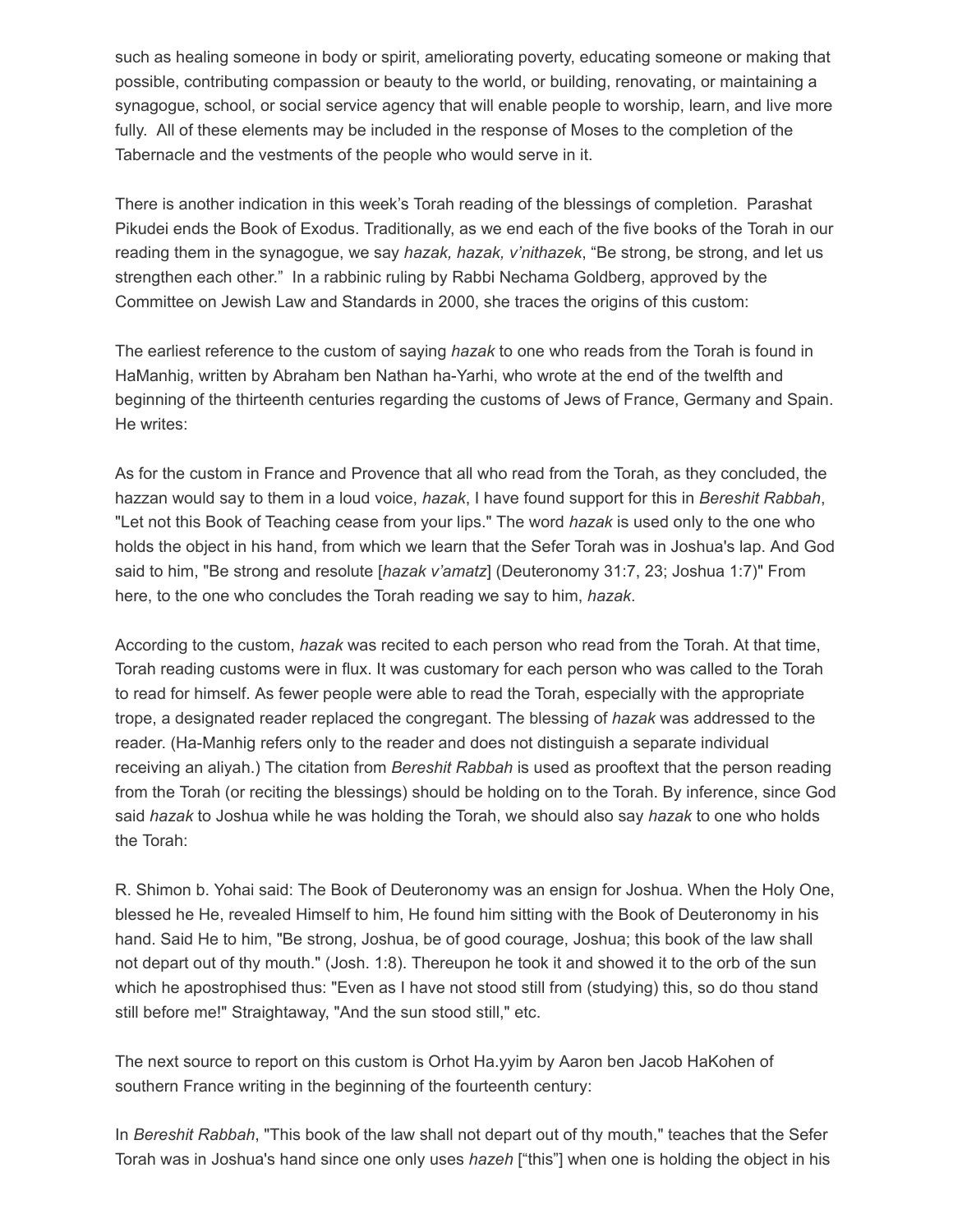hand. And when he concludes, we say to him, *hazak ve'amatz*. From here, the custom derives to say to the one who concludes his reading in the Torah, *hazak*, and thus is the custom in France and Provence. However, in Spain, we only say this at the conclusion of the Torah exclusively, and each behaves according to his custom.

Rabbi Goldberg then addresses the question of whether those who read on a triennial cycle may say *hazak, hazak, ve'nithazek* after they conclude their reading that year of one of the five books of the Torah or only after they actually conclude the book in the third year of the triennial cycle. She concludes that the variation of practice that she had demonstrated in her research means that communities may do as they like with regard to reciting *hazak*, but she quotes Rabbi Richard Eisenberg, however, who was the rabbi that spelled out what exactly should be read each year in congregations adoption the triennial cycle and who says that saying *hazak* should be said only during the third cycle, when a community actually completes a book. In a rabbinic ruling that I wrote that was approved by the Committee on Jewish Law and Standards in 2015, I say the following:

On the other hand, there are also good reasons why a rabbi and congregation might want to say *hazak, hazak* when completing what they are going to read from a given book of the Torah, even if that does not include the end of the book. They are, after all, transitioning to the next book of the Torah the following week, and so they have indeed completed what they are going to read from the book that they have been reading for the past few months. Rituals often mark transitions, even if they are not complete; we say, for example, that Bar and Bat Mitzvah marks the transition into adulthood for liturgical purposes, even though thirteen-year-olds are not really adults in most other ways.

In that responsum I also point out that on fast days other than Yom Kippur, we skip from Exodus 32 to Exodus 34, despite the fact that the Mishnah says that we should not skip from one place in the Torah to another. Furthermore, on a Rosh Hodesh or Festival that falls on Shabbat, we say *hatzi kaddish* after the weekly Torah reading, thus marking its end, and then read from another Torah scroll the section relevant to Rosh Hodesh or the Festival. I therefore conclude as follows:

Therefore, it is preferable to use an alternative option that builds on both practices mentioned above. Specifically, one should read the Torah portion for the week and then recite *hatzi kaddish*. Then, because the end of the book is only a few columns away from the end of the readings of the second and even the first cycle so that it is not especially burdensome on the community to wait the minute or two for the Torah to be rolled to the last three verses of the book, even for what are commonly double portions at the end of Exodus, Leviticus, and Numbers, roll the Torah to the end of the book and read the last three verses as *maftir*, followed by the proclamation of *hazak, hazak ve'nithazek*. This follows our practice of taking out only one Torah scroll on fast days because the two sections that we plan on reading are close to each other, but it has the advantage over our practice on fast days of inserting *hatzi kaddish* between them so as to mark the end of one reading and the beginning of another, in fulfillment of the Mishnah's principle.

So communities using the triennial cycle may either say *hazak* only during the third cycle, or they may follow the procedure above to enable them to say *hazak* each year when they come to the last reading that they will do that year from one of the books of the Torah. The latter practice enables them to experience the blessings of completion each year with a ritual to mark that they have now